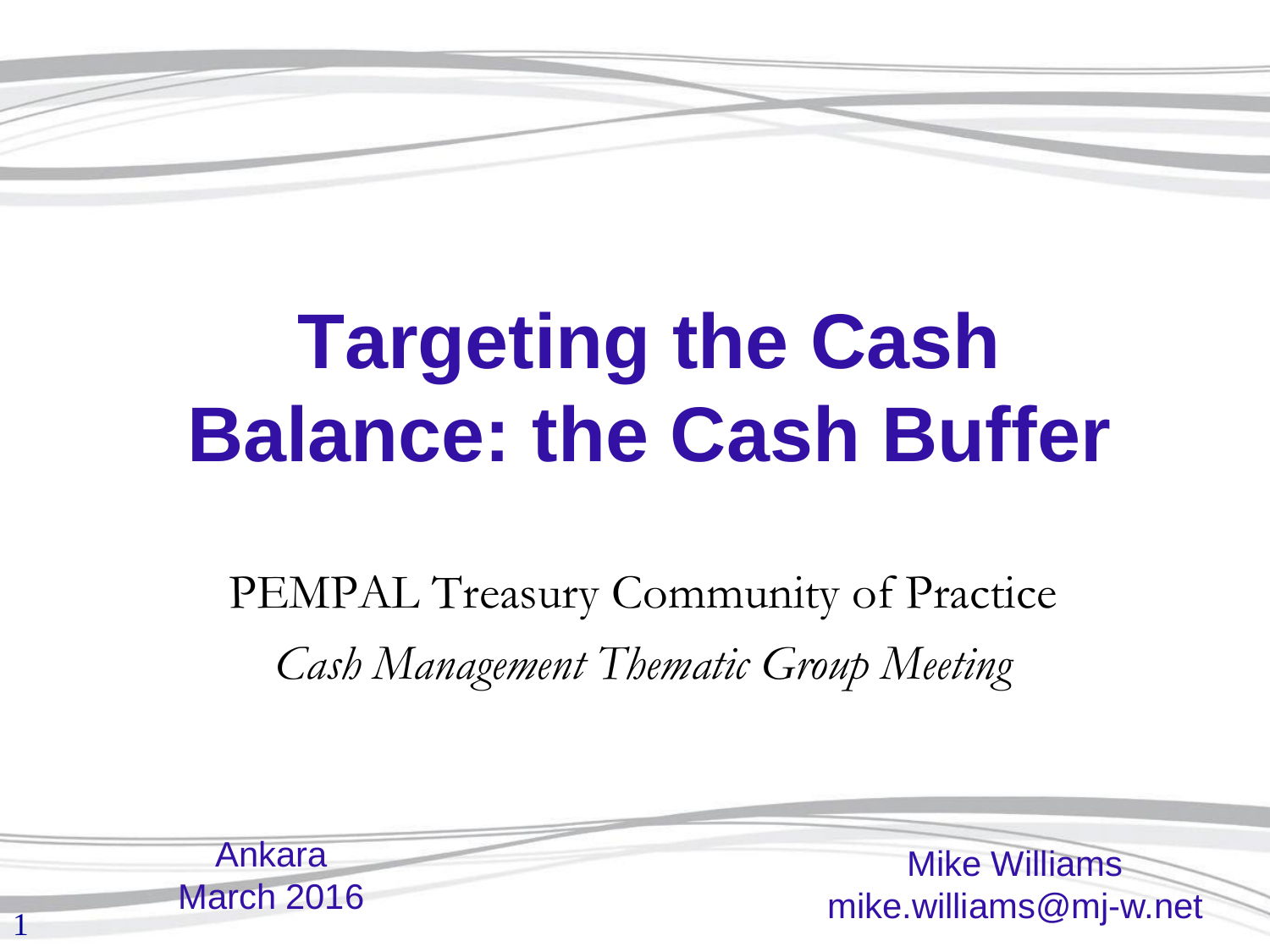## **Outline**

- The Cash Buffer
	- What it is and why we need it
- Determining the buffer
	- The importance of forecasting
	- The transaction buffer and the precautionary (safety) buffer
- International examples
- The buffer and other surpluses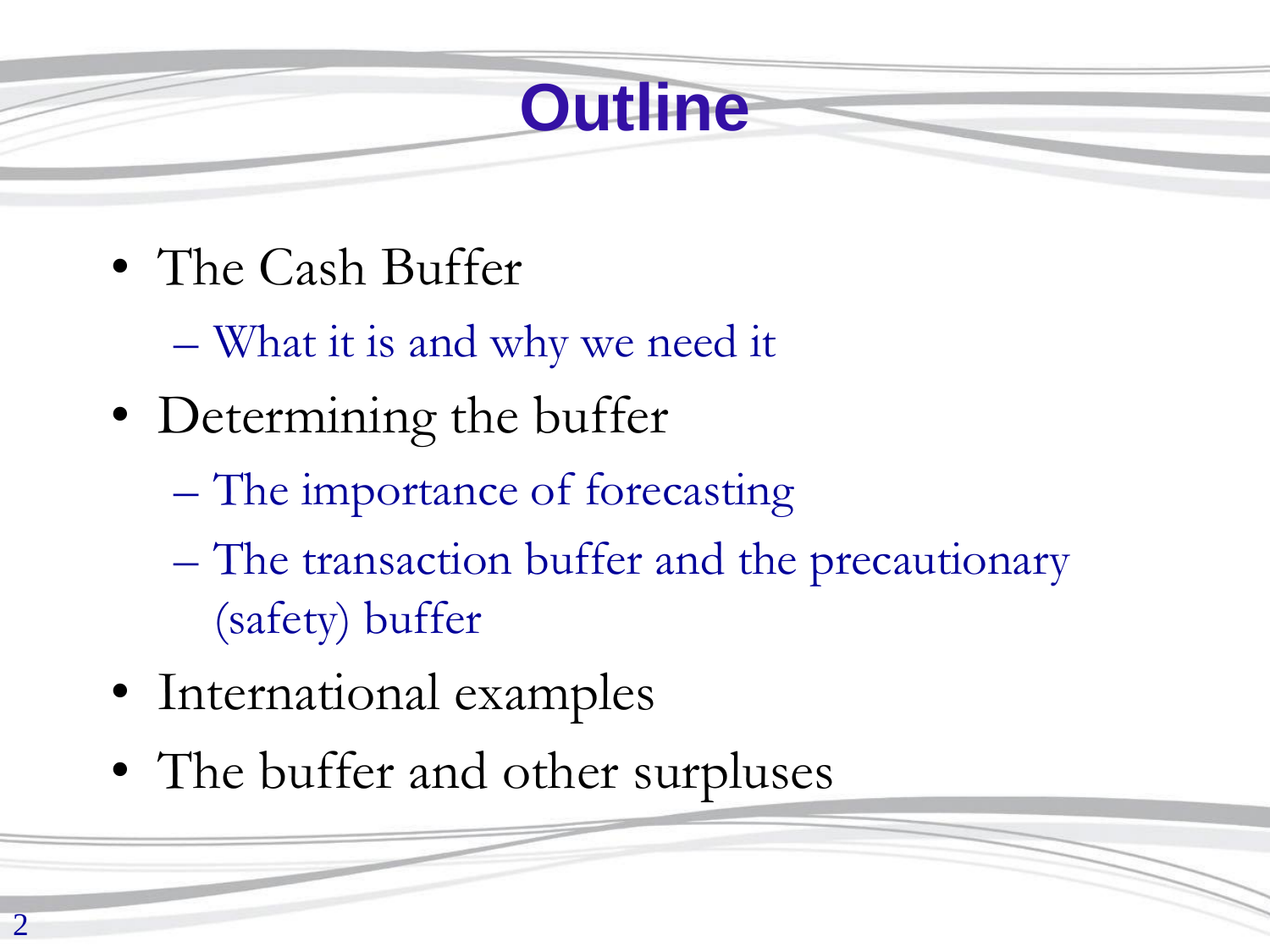#### **Why do we need a Cash Buffer?**

- What is the Cash Buffer?
	- "The minimum level of cash balances to be sure of meeting day to day cash requirements, at all times, under all circumstances, taking into account the availability of other liquid resources"
- Why do we need it?
	- To meet day to day volatility
	- To cope with forecasting errors
	- To tide over times of financial stress or crisis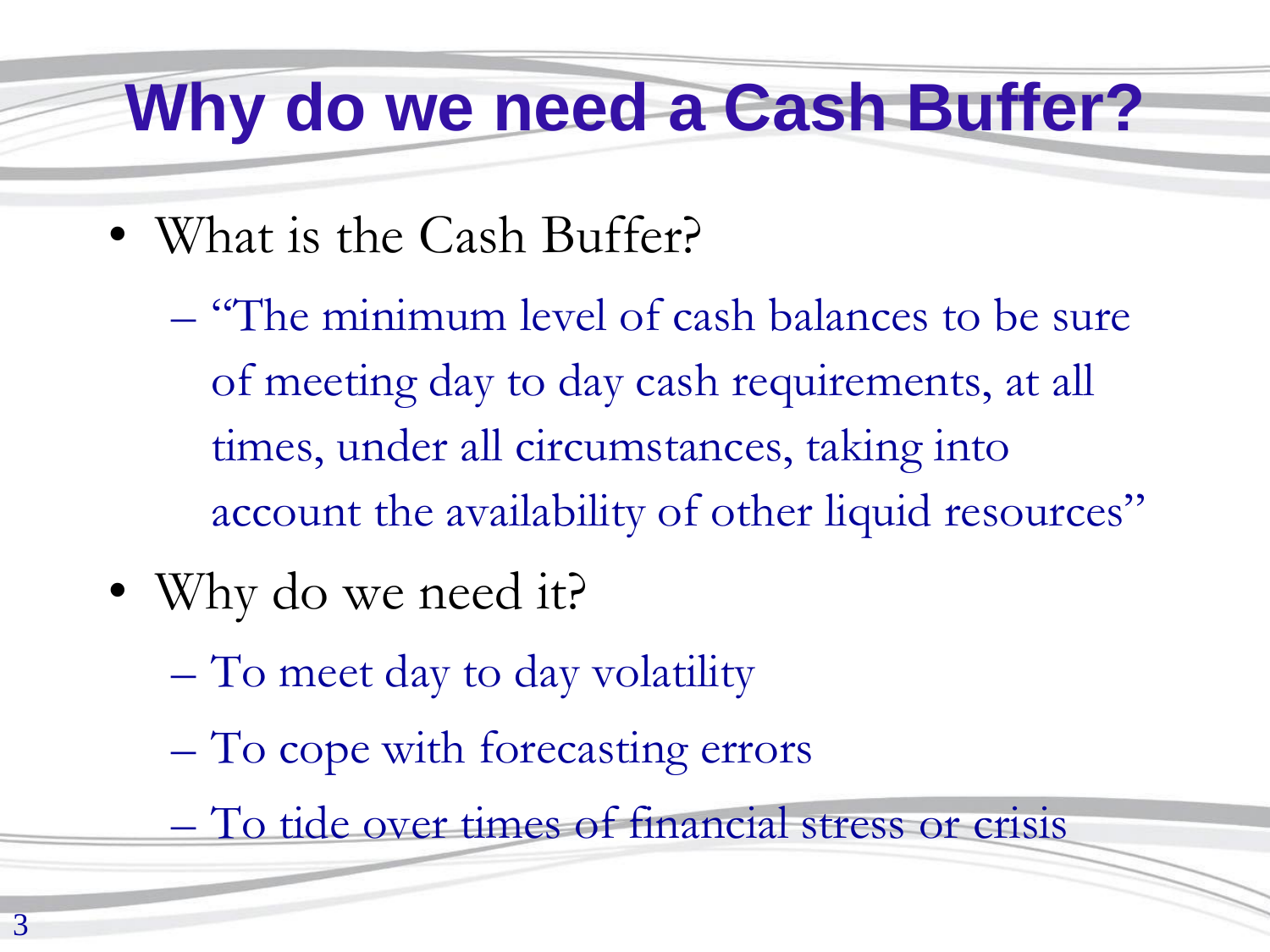## **New Risks**

- Need for cash buffers long understood: but the Financial Crisis drew attention to
	- Risk that domestic markets (not only FX markets) can dry up
		- Liquidity risk; activity in the interbank (especially) and repo markets fell
	- Several countries increased their cash buffer (esp in Europe)
	- Recognised importance of a "financing continuity plan"
		- Cash buffers are part but only part of this
- Note: cash buffer is separate from structural surpluses
	- Cash managers control cash or investments needed in the short-term [less than 3 months?]
	- Any excess should be managed separately see later
		- May still be cost-effective to borrow to manage cash volatility (and wider benefits to money market)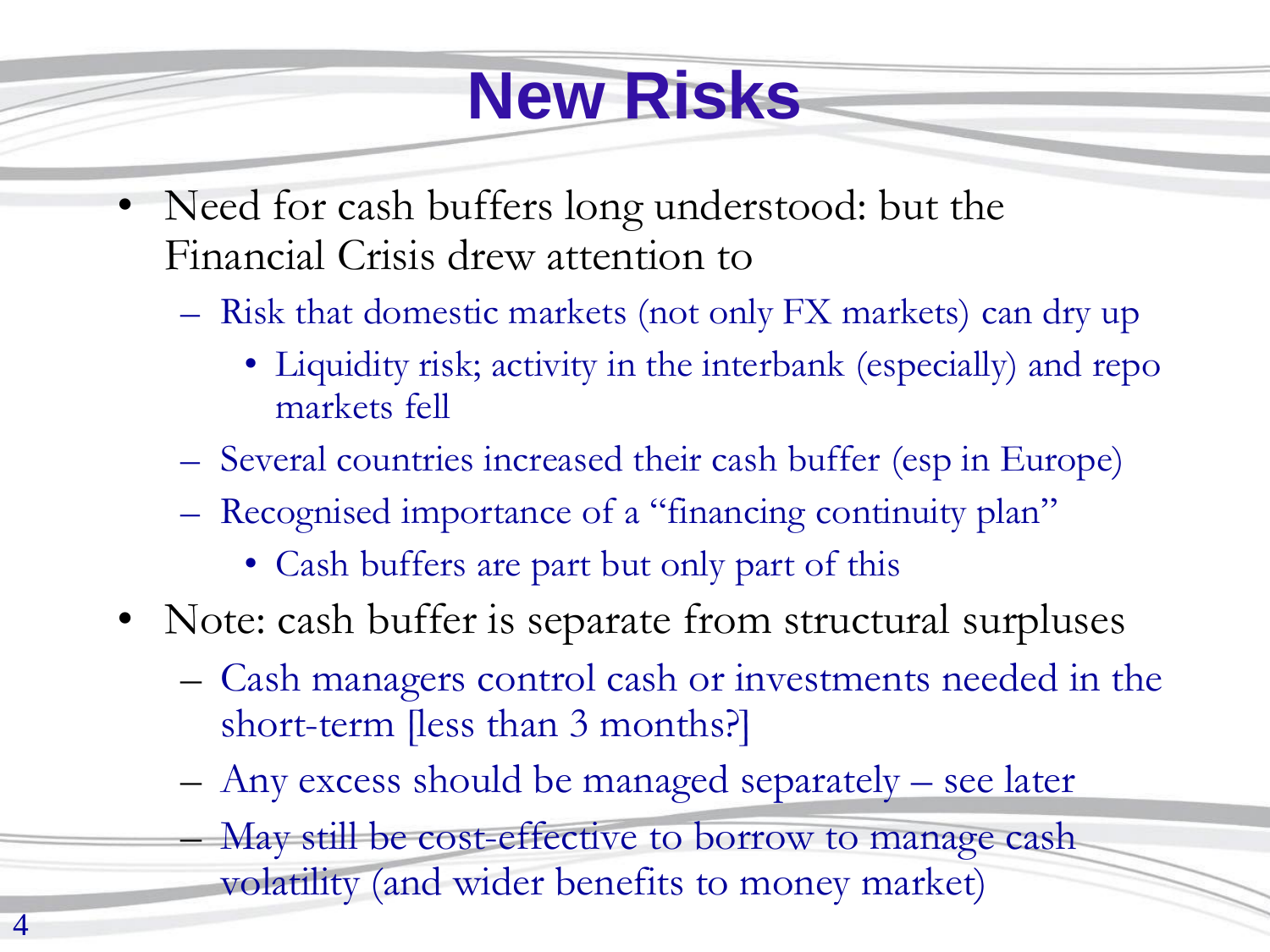## **Cash Flows and Cash Balances**

- Effective cash management requires managing both flows and balances
- Cash flow management asks...
	- During each period, how much cash do we have coming in and going out?
	- How can we smooth the flows, at the same time meeting our cash balance target?
- Cash balance management asks…
	- What actions do we take to ensure that we have the right amount of cash at hand?
	- How do we put temporary surpluses to good use?
- Governments need access to liquidity implies some cash balances
	- We need to identify the minimum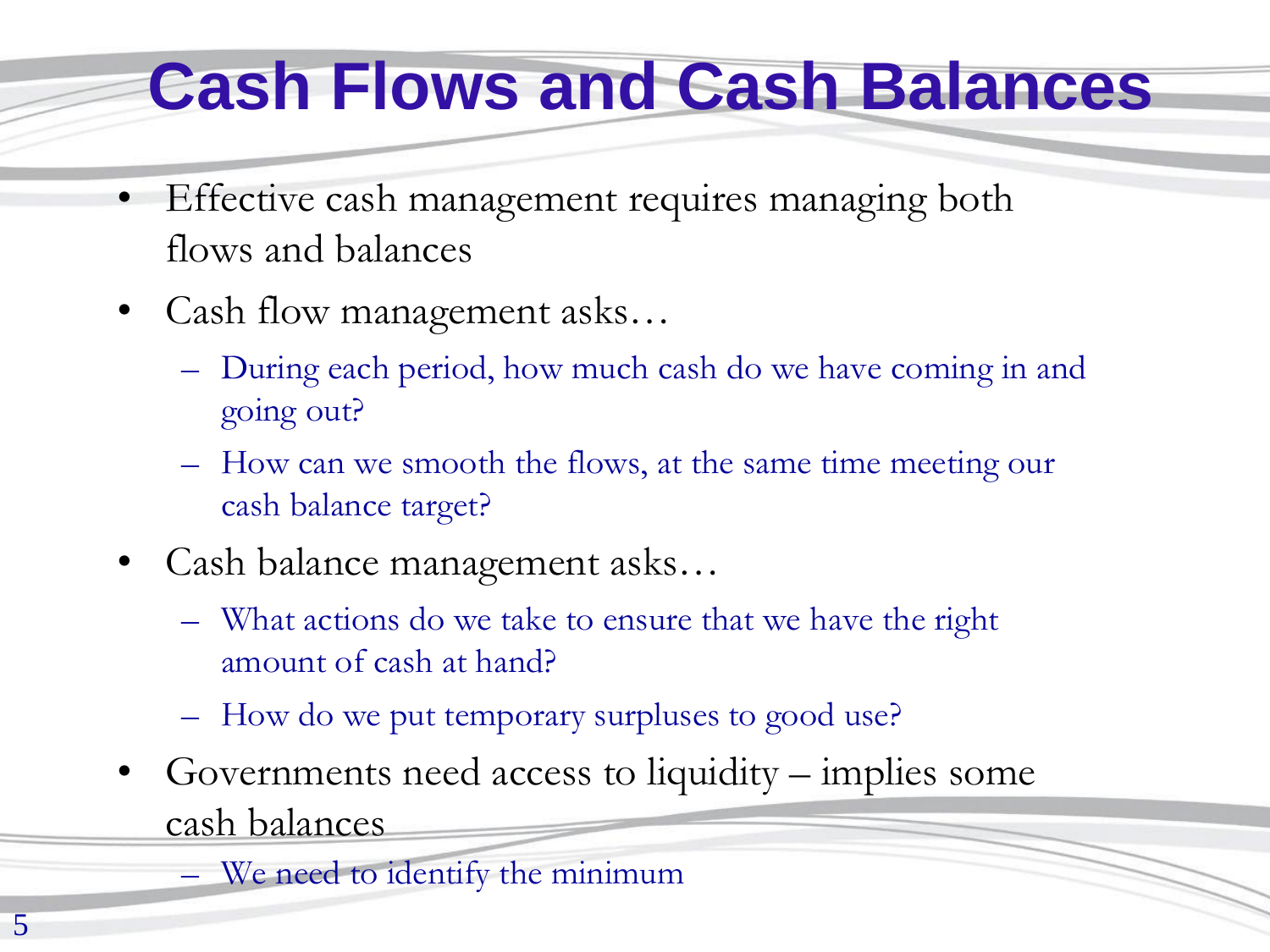## **Identifying the Cash Buffer**

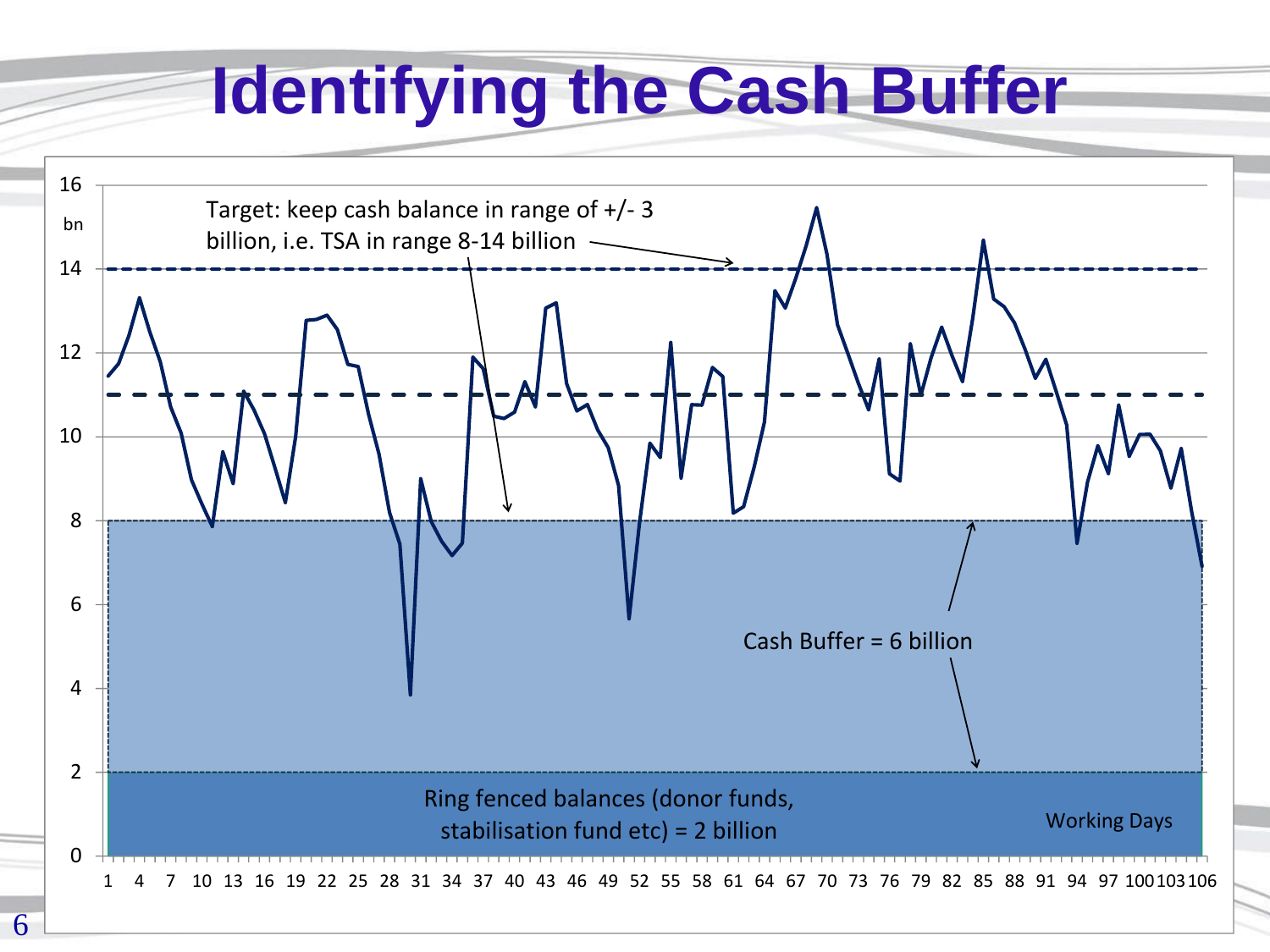## **What Determines the Cash Buffer?**

- 1. The volatility of daily cash flows
- 2. The ability to forecast those cash flows and respond to the forecasts
	- Standard deviation of errors in the forecast will [should] be much less than standard deviation of outturn
	- How far can we smooth flows even if we forecast them perfectly
- 3. The scope to manage unanticipated fluctuations and the timescale over which they can be managed
	- How soon can additional Tbills be issued?
- 4. Safety nets
	- Cash buffer; or other cash reserve funds
	- Emergency credit facilities
	- End of day borrowing from commercial banks
	- Short-term borrowing from central bank, where it is available
- Note: a large cash buffer is expensive (cost of carry); but if there are limited safety nets available, cost of carry is less important than maintaining the minimum buffer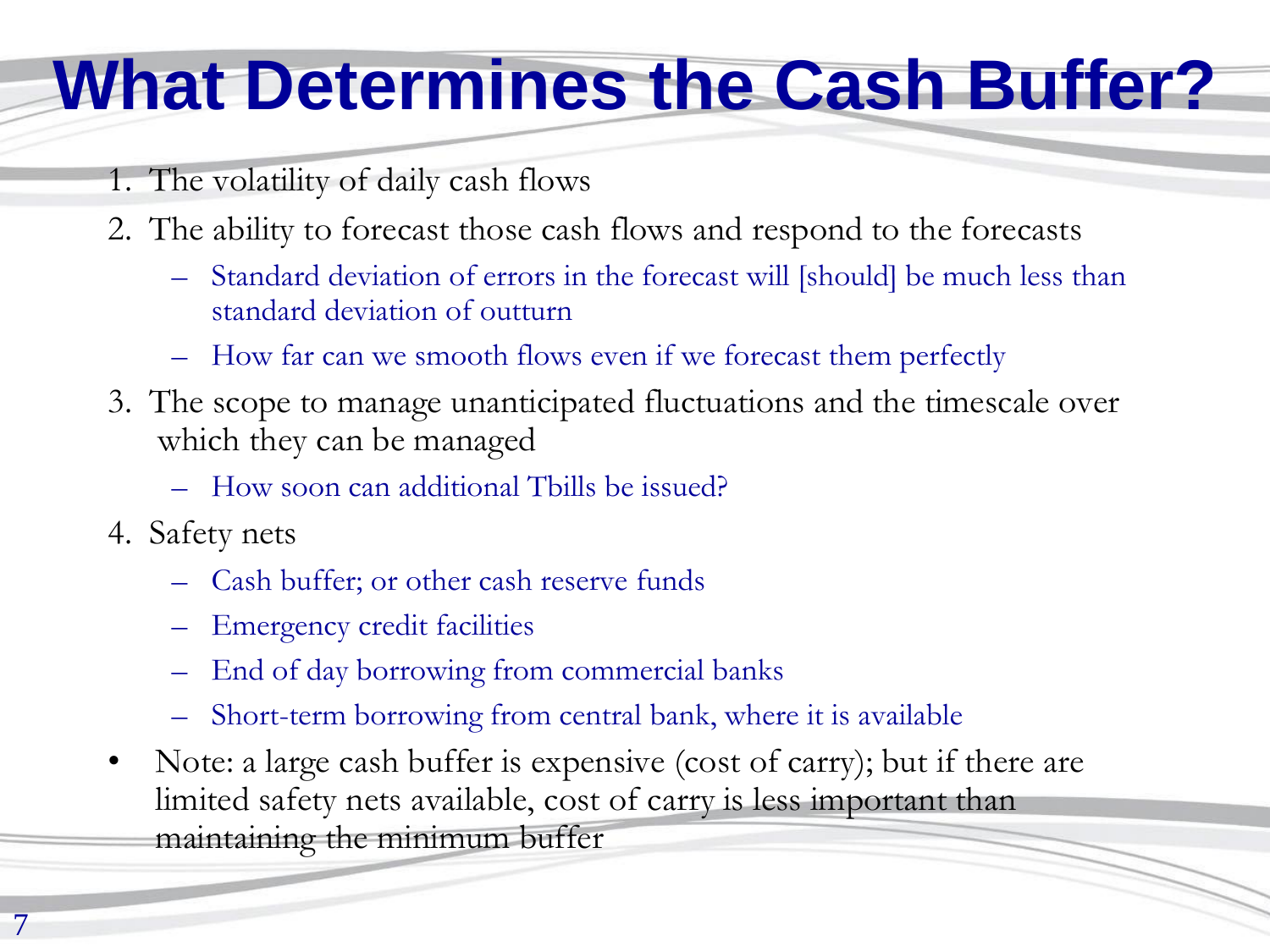### **The Usefulness of Historical Volatility**

- If historical daily volatility is known, able to calculate relationship between size of buffer and chance that cash will always be sufficient.
	- Example: buffer to give e.g. 99% confidence level that balance will not fall below zero over a month.\* But:
		- Underlying distributions, of flows or forecast errors are not normal
		- Expect negative serial correlation (errors offset within the month tax receipts or transfer payments may be delayed by a day, but still happen)
		- Is there a way of dealing with the residual 1%? Do we worry about black swans?
- Possible to develop probabilistic models relating the optimal cash balance to the interest rate differentials (on overdraft or funding rate compared to the rate on cash balances). Measures cost of caution. But again assumes:
	- Normally distributed errors
	- Overdraft borrowing is available and acceptable

<sup>\*</sup> Multiply daily standard deviation (StDev) by [square route of number of days in month]\*[value of normal distribution at a 2% confidence level (1% for each tail)] = StDev\*(22^0.5)\*2.33 = StDev\*11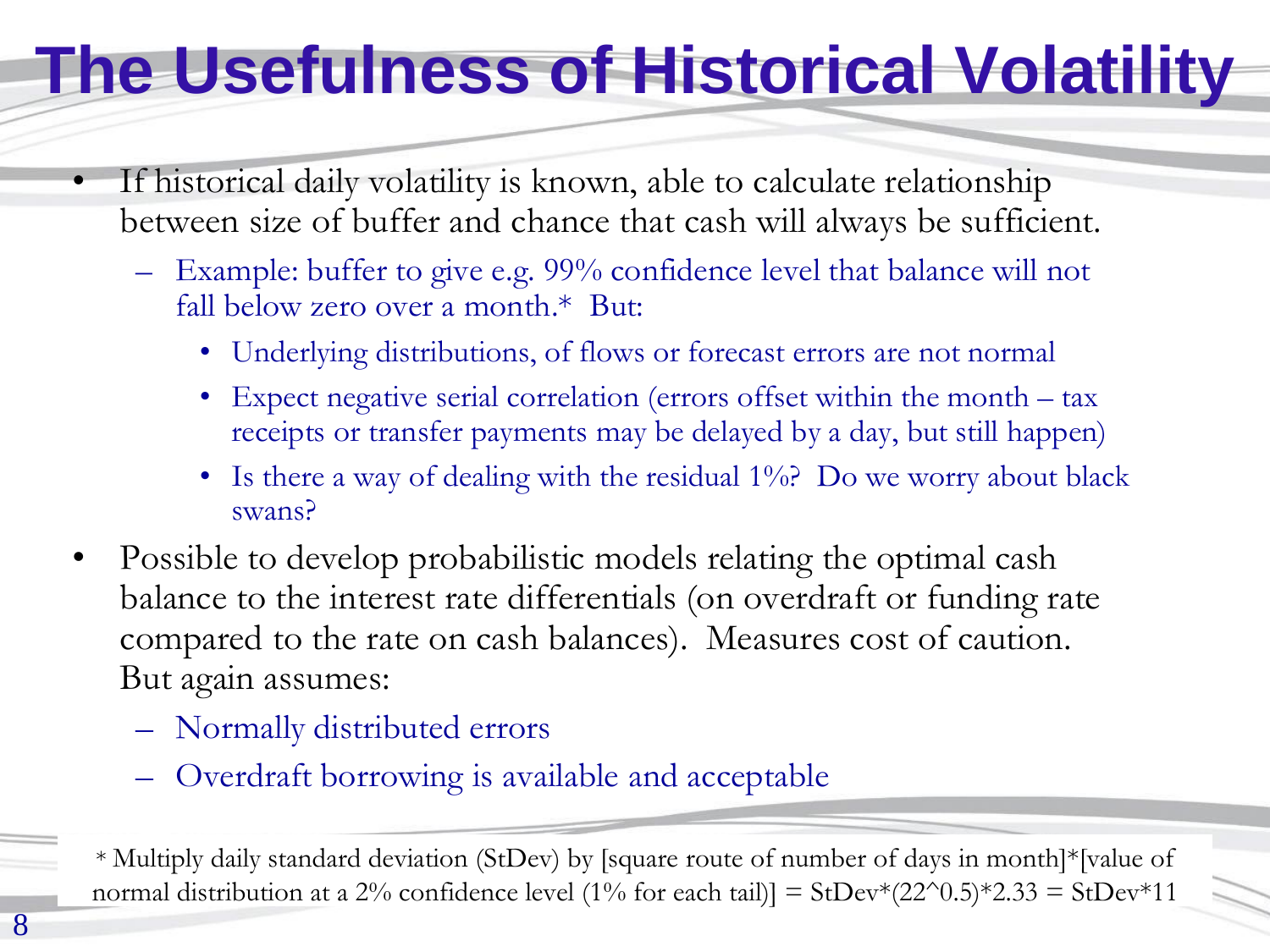## **The Value of Forecasting**

- With a good forecast possible to plan a smoothing strategy
	- Borrowing (Tbills) and investment
- If forecasts are "perfect" and Tbill market sufficiently liquid no need for any cash buffer
- The better the forecasts, the less the buffer

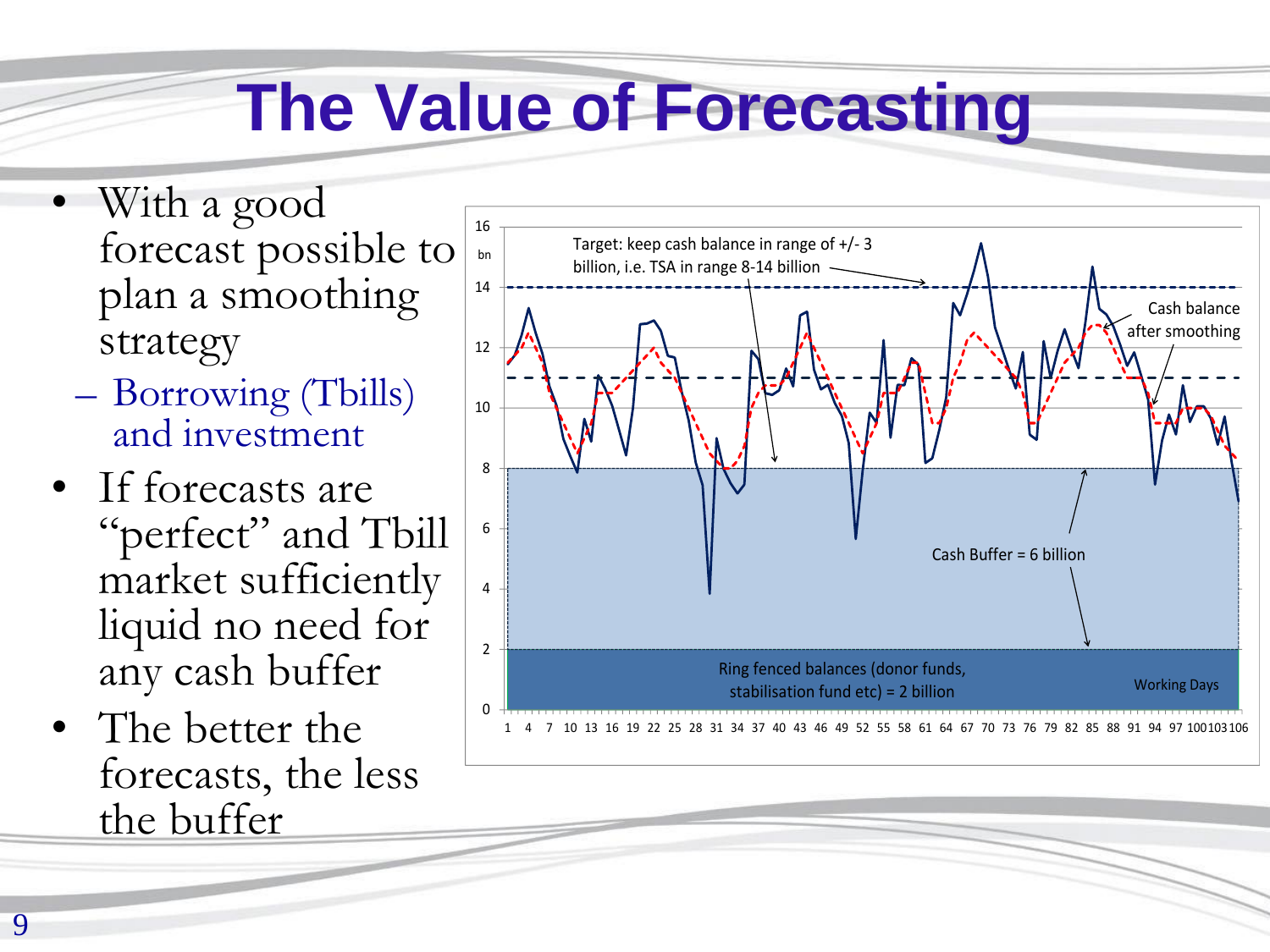#### **Example: Importance of Forecasts**



Cash flow forecasts: accumulated error in a short period suggests that 30 billion would be sufficient

Actual cumulative cash flow: fall of 80 billion in a short period 60 billion 50 A fall of 39bn in 9 40 davs A fall of 28bn in 7 30 days 20 A fall of 29bn in 7 10 davs  $\Omega$  $-10$  $-20$ 91623306 1320276132027 112229

Mar

Apr

May

June

Note: if it is not possible to respond to forecasts, then underlying volatility remains relevant – if Tbills issued weekly, likely still to be volatility within the week (unless repo is available)

Jan

Feb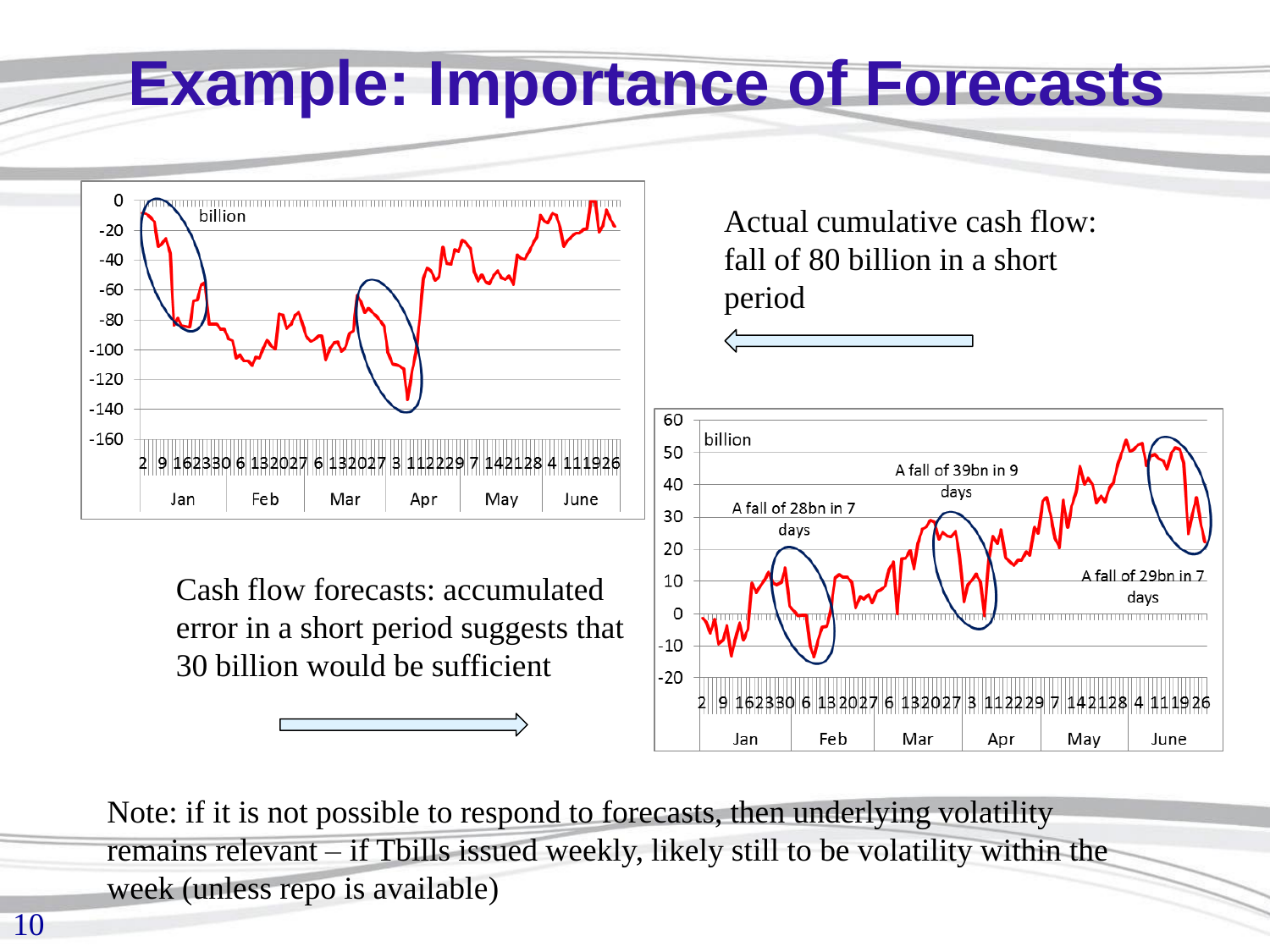#### **Impact of Forecast Errors**

- Standard deviation of the errors in the forecast << standard deviation of the outturn
- but they will not be zero
- It is the cumulative error that is important
- Identify: the maximum unanticipated fall in the cash balance over any period where intervention is no longer practical
- In this context, the timescale over which unanticipated fluctuations can be managed is important.
- In countries that issue Tbills regularly that is probably between 1-2 weeks



Concept of transactions buffer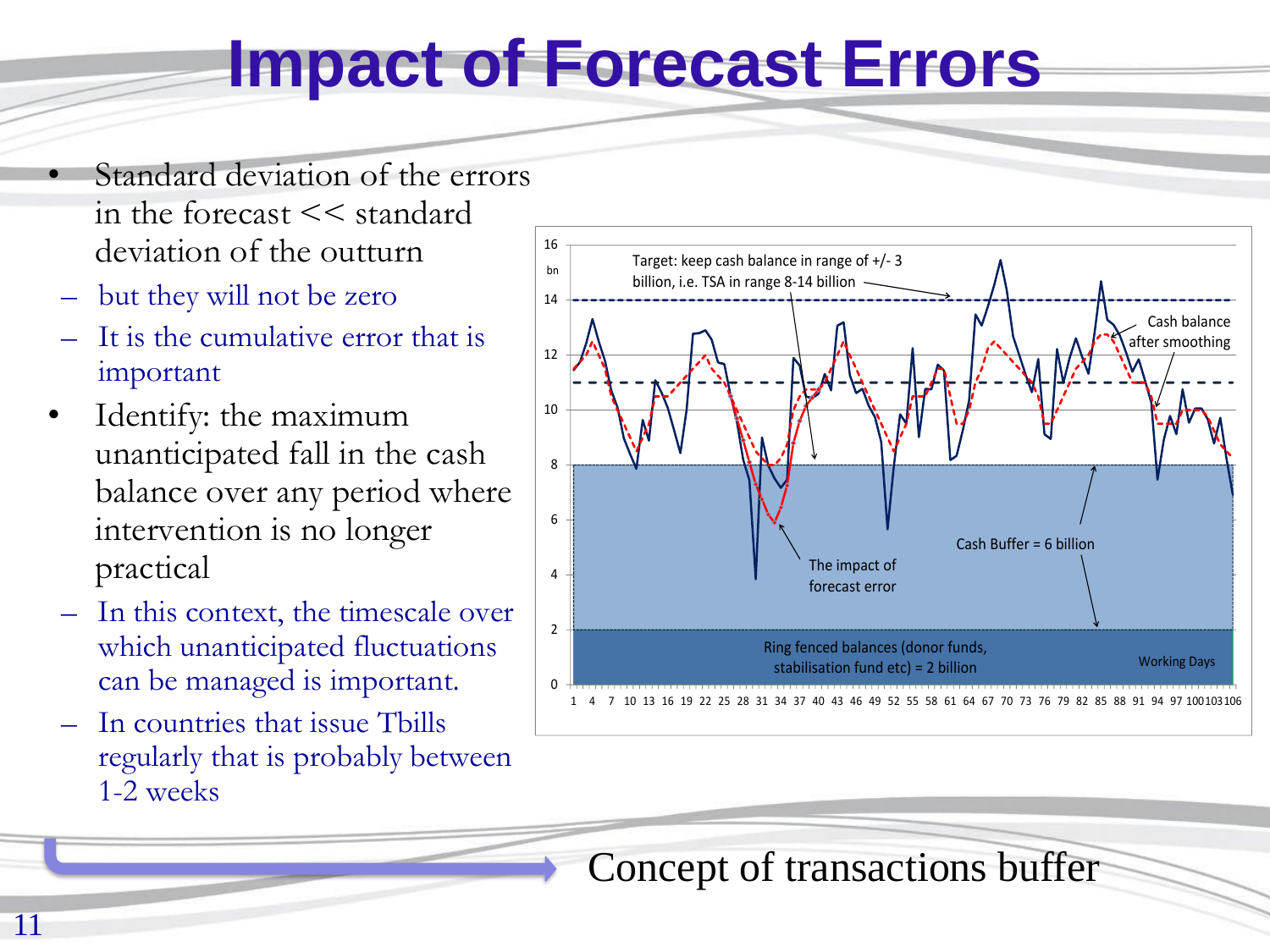#### **Transaction Buffer: Illustration**

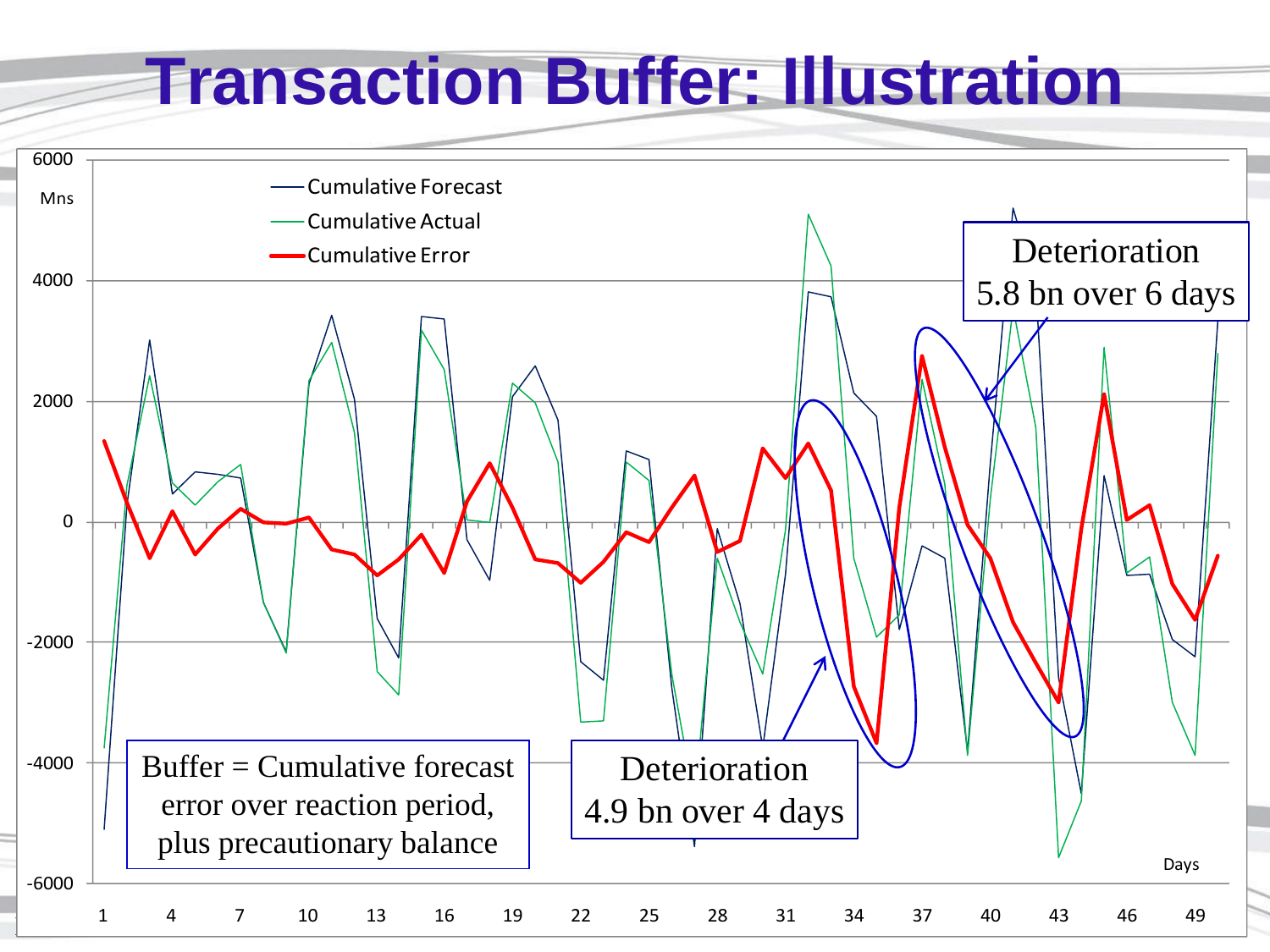#### **Other Example...**

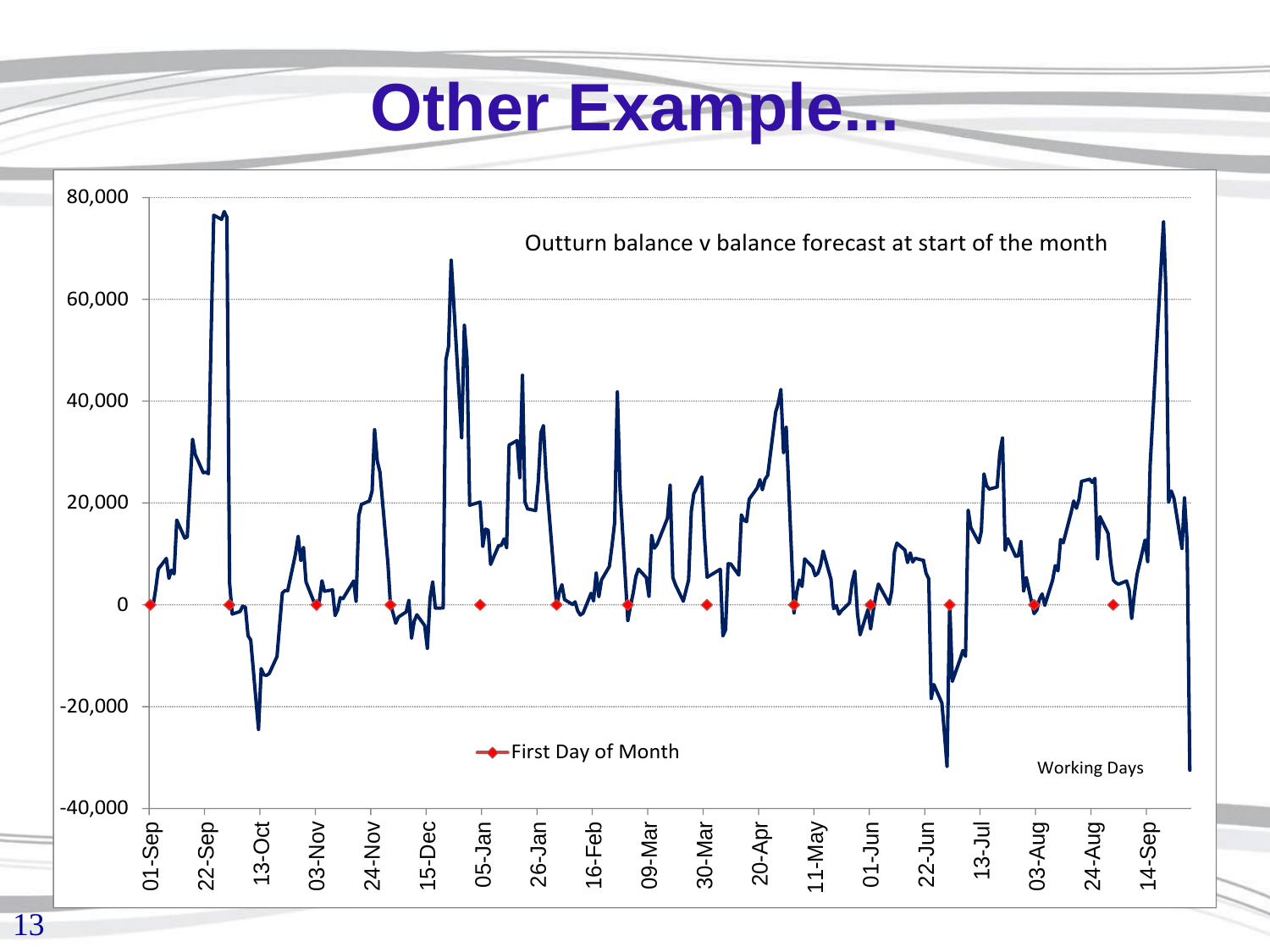#### **Focus on Cumulative Errors**



- October: cumulative negative error at start of month  $-29,000$  over 7 days.
- June: at end of month, cumulative error 37,000 over 5 days. But linked with rescheduled bond sale. To the extent that decision was made earlier, no problem.
	- September v. volatile. Positive error mid month, linked with bond auctions and a tax receipt, reversed itself, then deterioration 30,000 at end month
	- Suggests minimum balance  $c.30-40,000$  [plus reserve]  $$ needs more analysis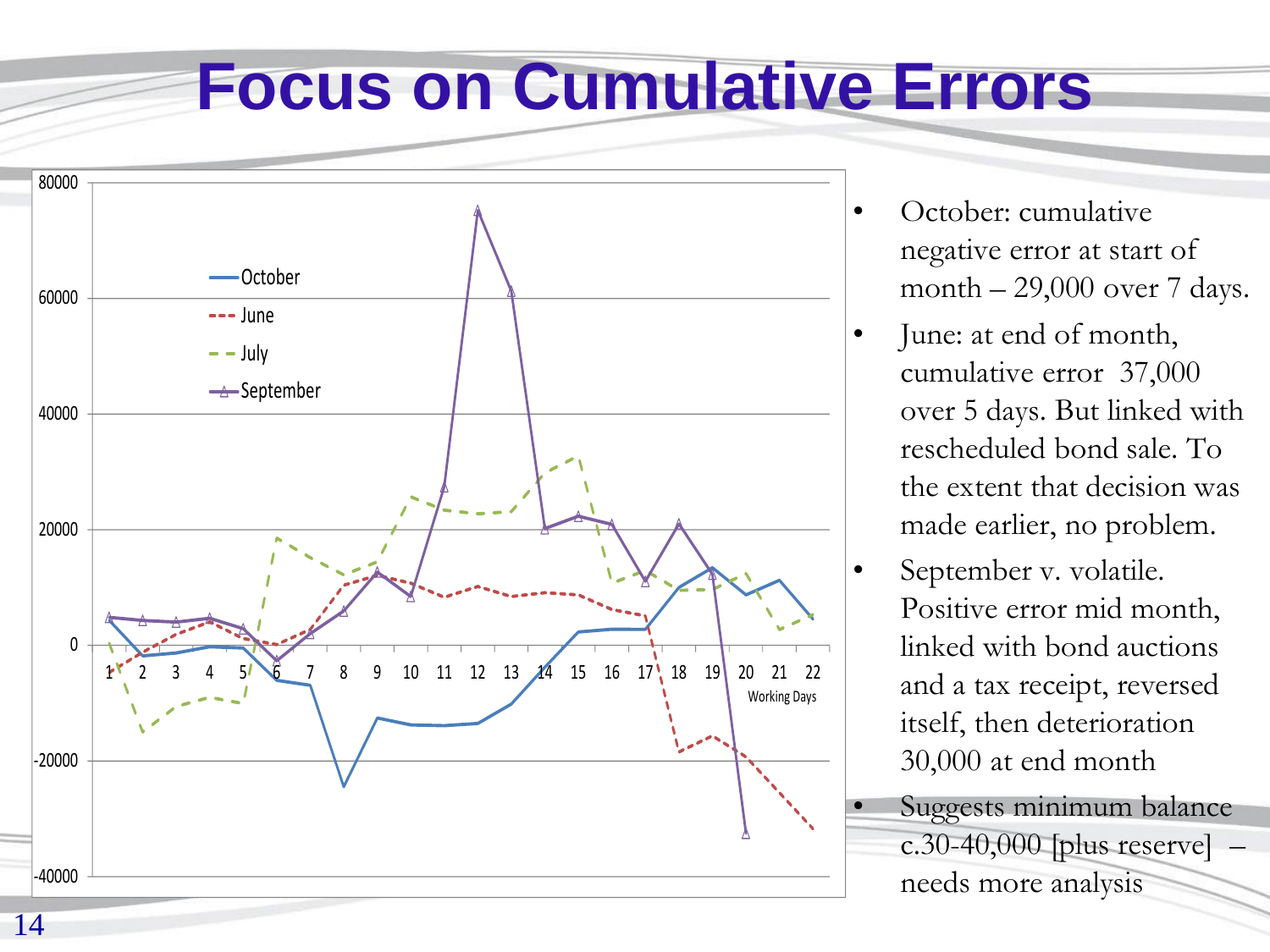## **Safety Buffer**

- **Options** 
	- Maximum amount of financing needed if the capital market was disrupted for [1-2] months and no bond issuance could take place in that month
	- Some countries allow explicitly for a failed government securities auction
- Transactions and safety tranches have some parallels in motives traditionally identified for holding cash, i.e. the transactions and precautionary motives

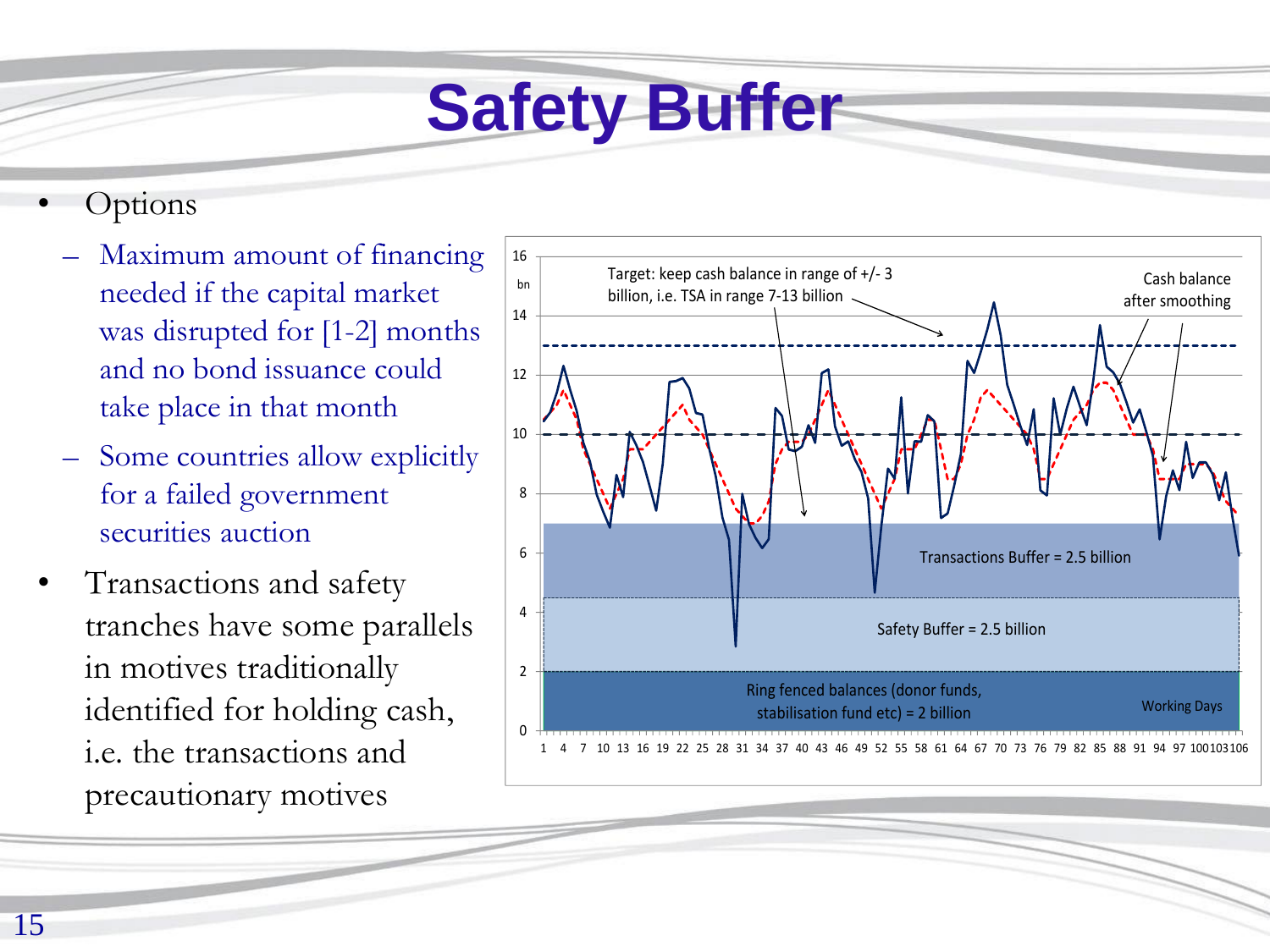### **Cash Buffers in Practice**

- Several northern European countries operate with cash balances in the central bank  $<< 0.1\%$  annual central government expenditure
	- But they have liquid money markets, sophisticated active cash management. Some plan to be long of cash and on-lend only when position is secure
	- Drying up of liquidity in financial crisis led some to be more cautious
- Some other approaches the importance of signalling prudence:
	- Target balance calculated as a safety reserve in event of adverse market conditions – market closure or higher costs
		- depends on expected time to return to normality
	- Maintaining balances at least as great as the debt redemptions due in the following month, implicitly allowing for a failed auction
	- To guarantee budget execution or debt service for [X] months
	- In Italy used to be (until 2011) a legal requirement for balances to exceed  $€10$  billion – the peak of cumulative net outflows reached in any period
- But the buffer has an opportunity cost there is a trade-off with caution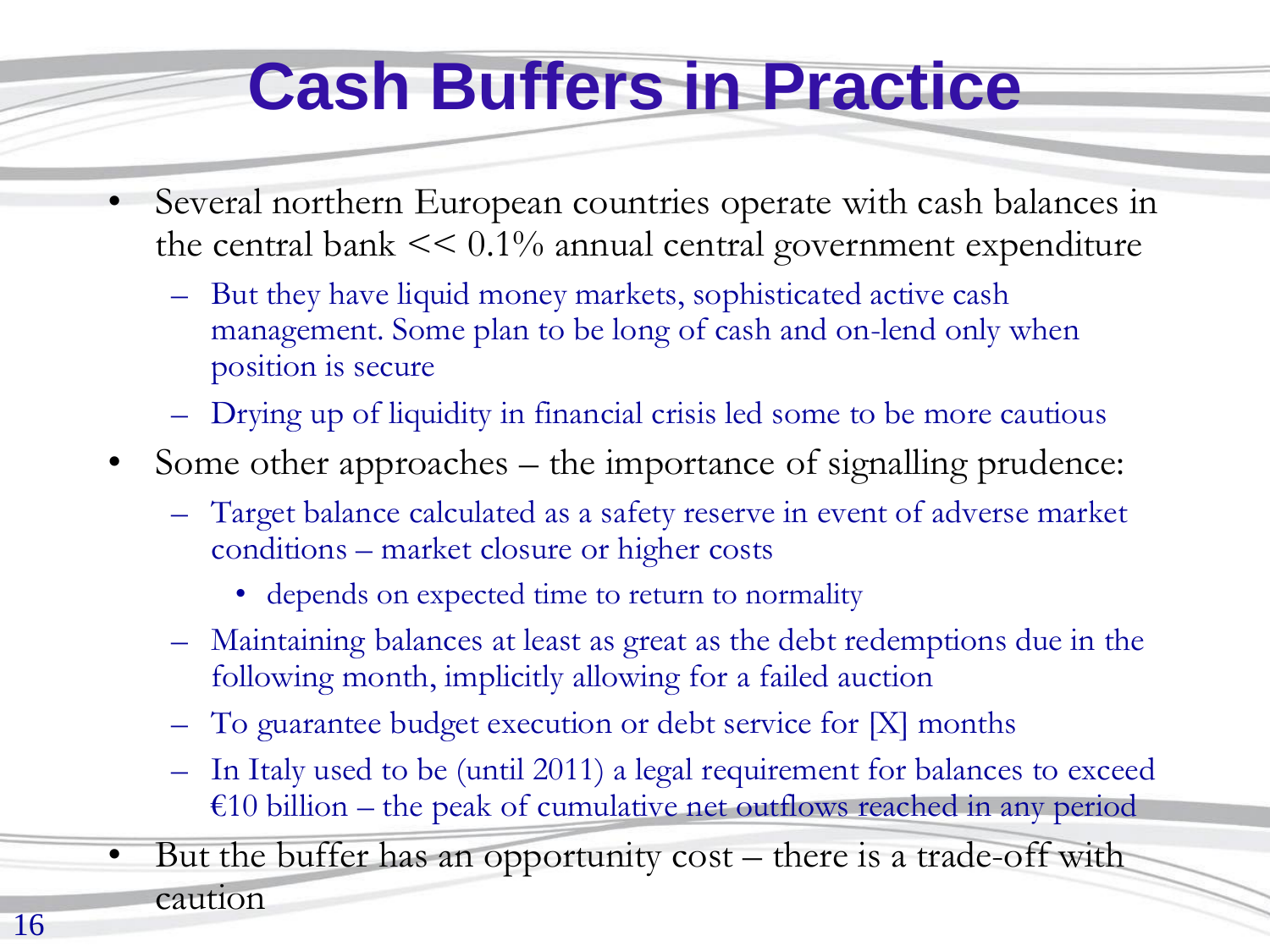## **World Bank Survey\* - 1**

- Benefits of a buffer generally recognised (11 responses)
	- But motives vary
	- Different emphasis as between transactions/volatility and financial stress
	- Some countries (Hungary, Uruguay) quoted need to support debt management operations – e.g. buy-backs – or to reduce refinancing risk
	- Different views about telling the market
- The target
	- Often expressed as months of financing whether regular flows or specific lumpy flows (redemptions, auctions)
- Some countries have no formal buffer
	- May be because either too much cash or easy access to cash (Chile, Poland, Colombia) or not enough cash (Kenya, Nigeria)
- All countries have some safety nets (borrowing from central bank and/or overnight from commercial banks)

*\* WB Capital Markets Group: Peer Group Dialogue – May 2014*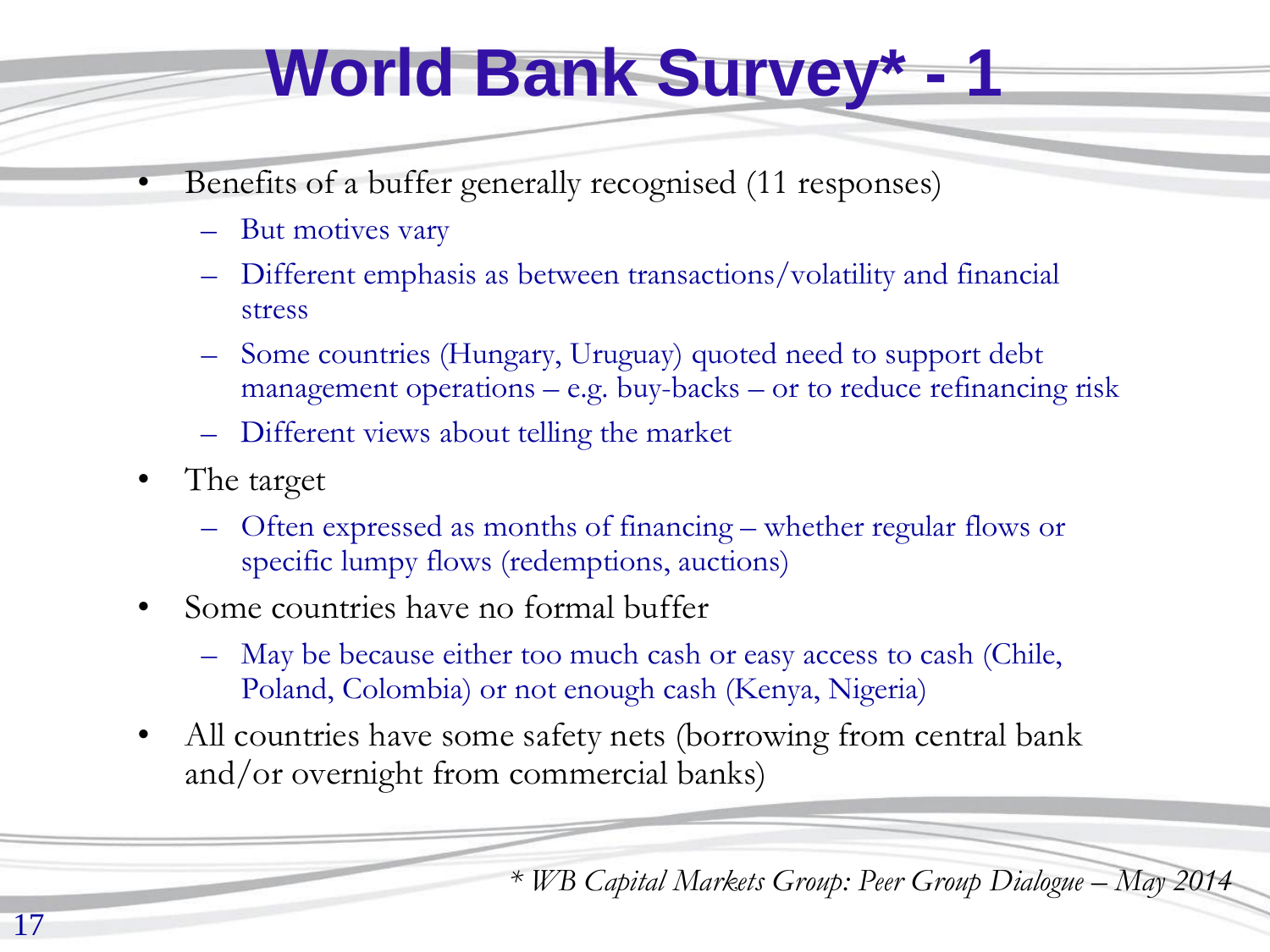## **World Bank Survey - 2**

- Uruguay a different approach
	- Deficit + amortization for 12 months (=4% of GDP)
	- Based on probability that market is "closed"
		- "closed" =  $EMBI + 20\%$ >trend; or Uruguay paying 200bps>EMBI+
		- Focus on external borrowing only not clear why
- Some questions arising from the survey
	- Where do the rules of thumb come from are they arbitrary?
		- Why 3 months or 12 months of debt servicing why not 6 months?
		- In responding countries the financial crisis did not lead to an increase (unlike Europe)
	- Are balances for refinancing operations part of the buffer? Suggest manage separately

Does there need to be a separate FX buffer?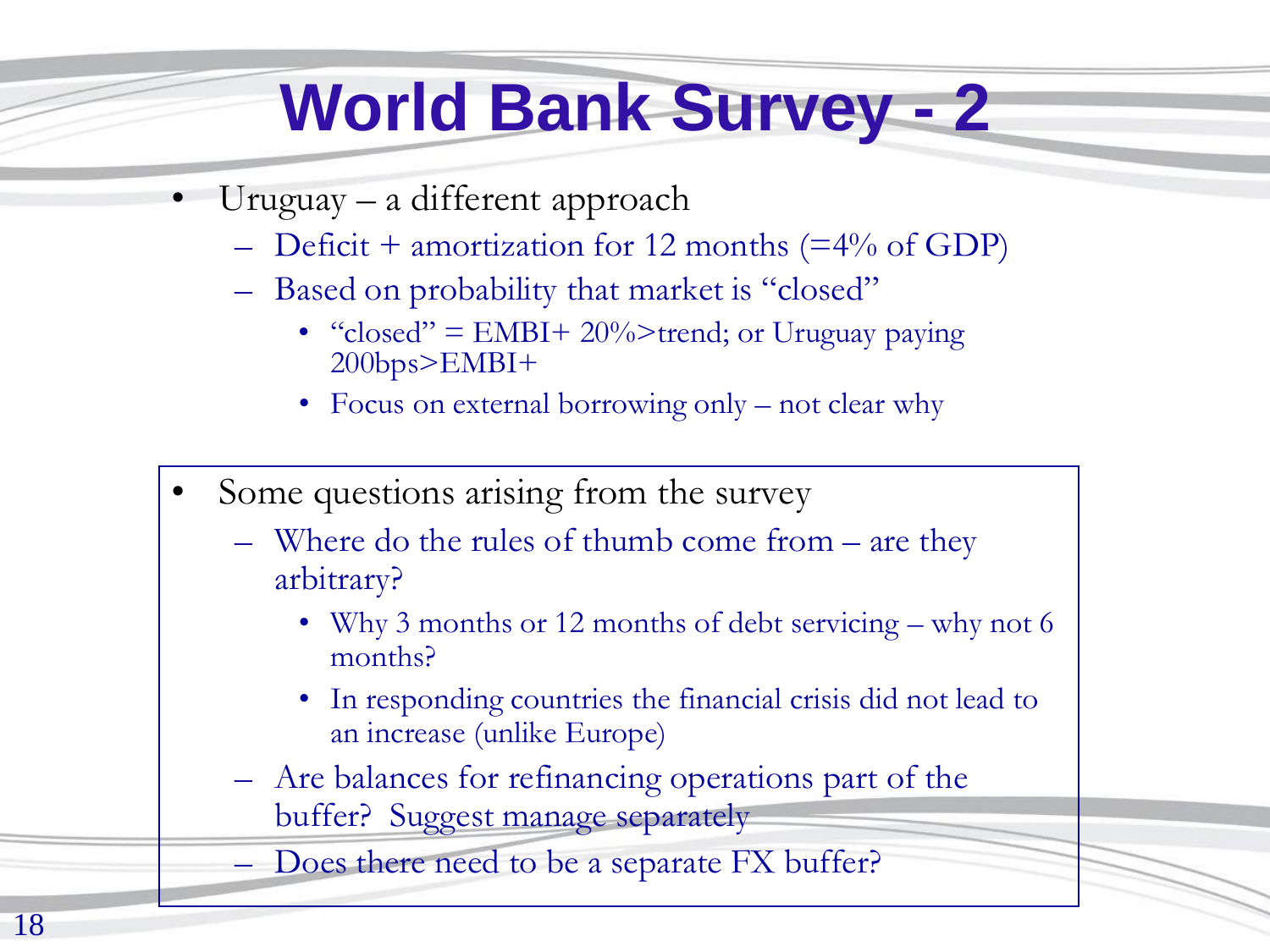## **Investing the Buffer**

- Normal presumption is that the buffer is held in the Central Bank
	- Part of the Treasury Single Account as seems to be the case from the survey
	- Avoids any credit or liquidity risk
	- If cash managed actively to keep TSA close to the buffer, no adverse implications for monetary policy
	- Should be remunerated at risk-free market rate (close to the policy rate) – reflects opportunity cost and to give the right incentives
- There are other options
	- Deposits with commercial banks; but beware of
		- credit risk unless collateralized (or as reverse repo)
		- liquidity risk unless very short term (breaking term deposits incurs a penalty)
	- Money market funds but claimed liquidity may be a chimera
	- Credit lines may evaporate at times of financial stress
- Such options may be more appropriate for a cash reserve fund over and above the buffer (next slide)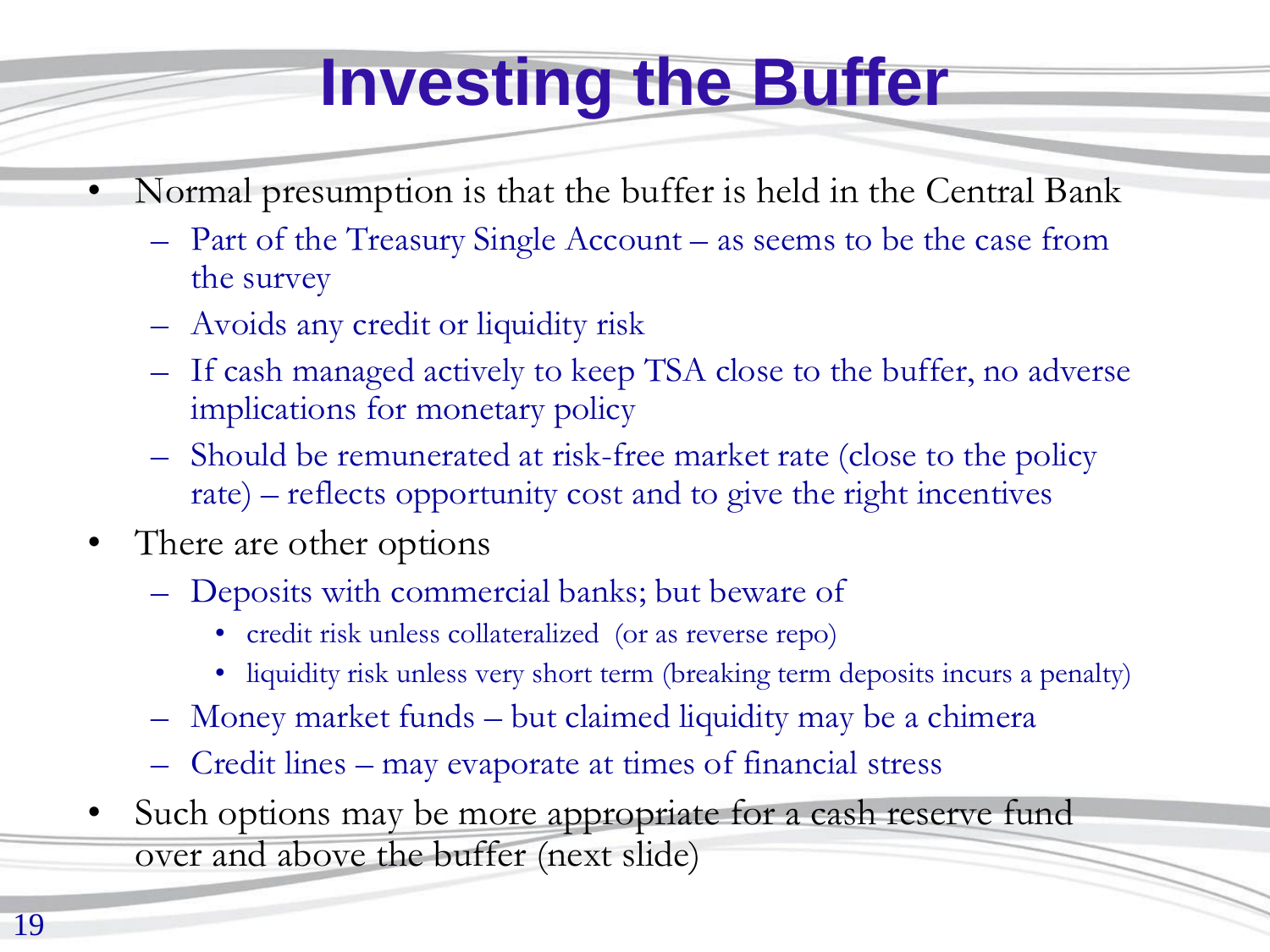#### **Handling the Structural Surplus**

- Sums above the cash buffers, not part of management of daily fluctuation, should be managed separately (or used to repay debt)
	- Structural cash reserve, stabilization fund, sovereign wealth fund
- Cash managers have responsibility only for short-term investments that are part of the cash flow smoothing process
	- $-$  Mostly deposits or repos with a maturity  $\leq$  3-months
- Management of structural surplus subject to different criteria, with different managers and a different governance framework
	- Own objectives, asset allocation (linked to balance sheet objectives), performance reporting etc
- May still invest part of surplus in relatively short-term assets
	- Especially if money market is thin or volatile
	- Comprises a reserve source of liquidity if cash management problems
	- Examples: UK 3G 3-month cash fund; Peru's market liquidity fund